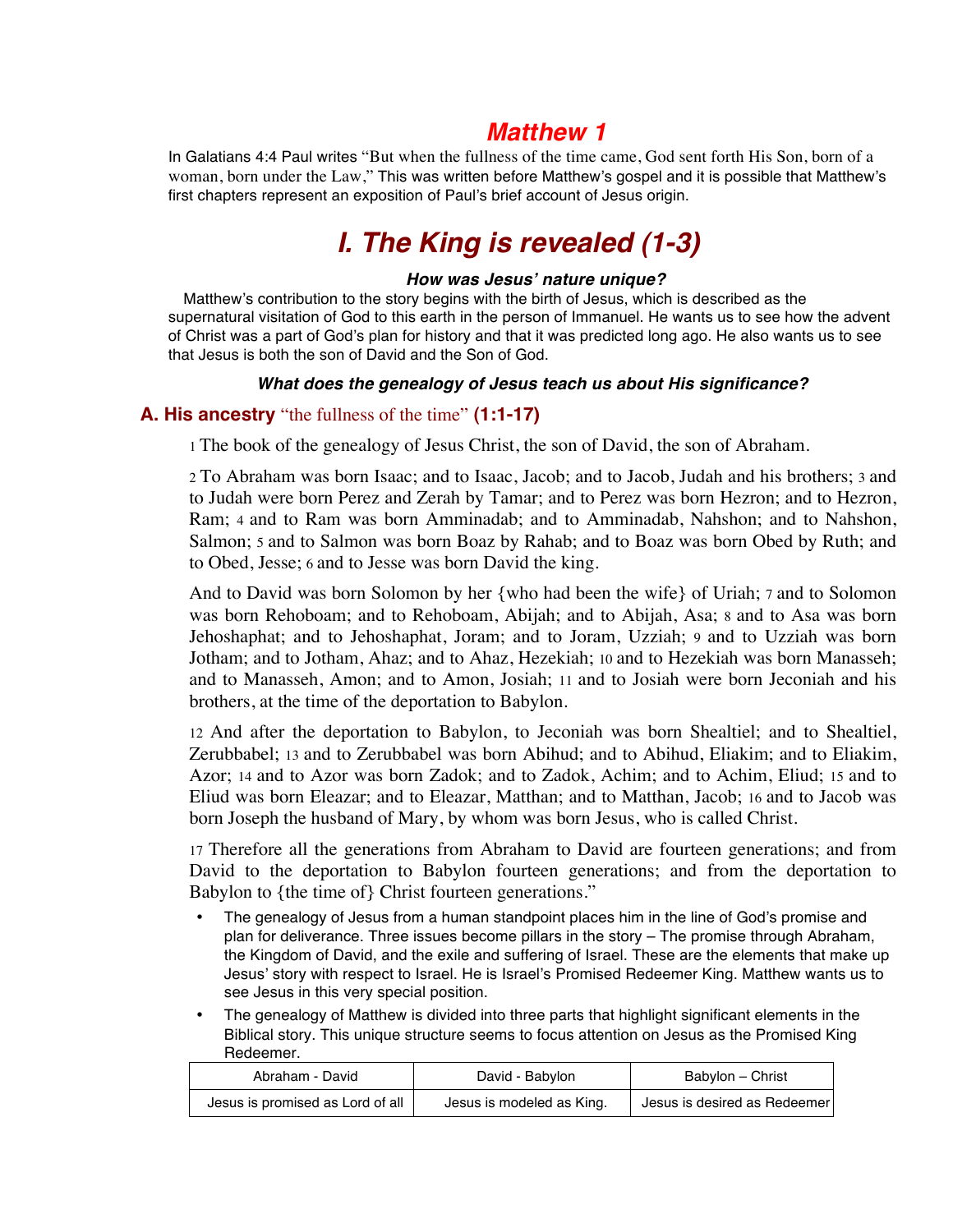| nations.                                                    |                          | Ruler.                              |
|-------------------------------------------------------------|--------------------------|-------------------------------------|
| Abraham - A Hope of serenity,<br>security, and significance | David - A Taste of glory | Babylon - A Brokenness of<br>spirit |

- Four women are included in the genealogy. (Tamar vs.3, Rahab vs.5, Ruth vs.5 Bathsheba vs.6) All were outsiders to Israel; all were sexually suspect; and through all of them God had worked surprisingly for the salvation of the people. Mary seems to fit into this group from the world's perspective. It is significant for us to note that the incarnation was not only a picture of God humbling Himself to become a man but a man who had a posture and heritage that was lowly and a part of the fallen world in the most profound sense.
- The relationship of Jesus to David was an important issue with the Jews of Jesus' day. If Jesus were born of humble circumstances it was needed to demonstrate that he was not without strong connections with the messianic figure, David.

#### *How are we to understand the differences between the genealogies in Matthew and Luke?*

- The genealogies of Jesus appear in Matt.1:1-16 and Lk.3:23-38. They differ in that they begin and end at different places.
- It was understood by church fathers that Matthew gives the line of Joseph, the legal father of Jesus, whereas Luke gives the lineage of Mary, his mother. This interpretation goes back to the fifth Christian century, if not earlier.
- When each gets to David they digress.
	- a. Luke going through Nathan to Eli, father of Joseph. The absence of the article before Joseph (Lk.3:23) links Jesus directly with Eli and seemingly puts Joseph out of this genealogical line. In Jer.22:30 a curse is placed on Jehoiachin (Coniah) in that his children would never reign on the throne of David. Joseph was a descendant of Coniah suggesting that any son of Joseph could not be king. If this is so then we might expect that Mary, not Joseph was the intended termination of Luke's genealogy.
	- b. Matthew going through Solomon, identifying Jacob as the father of Joseph.

#### **B. His advent** "God sent forth His Son, born of a woman," **(1:18-25)**

# **1. Divine origin (1:18-23)**

# **a. The Betrothal to the Virgin (1:18-19)**

18 Now the birth of Jesus Christ was as follows. When His mother Mary had been betrothed to Joseph, before they came together she was found to be with child by the Holy Spirit. 19 And Joseph her husband, being a righteous man, and not wanting to disgrace her, desired to put her away secretly.

• Jesus is born in a humble but spiritually noble family. This is the significance of Joseph's virtue being mentioned.

# **b. The Angelic Visit to Joseph (1:20-21)**

20 But when he had considered this, behold, an angel of the Lord appeared to him in a dream, saying, "Joseph, son of David, do not be afraid to take Mary as your wife; for that which has been conceived in her is of the Holy Spirit. 21 And she will bear a Son; and you shall call His name Jesus, for it is He who will save His people from their sins."

• Jesus' life calling from the beginning is his "death" atonement for sin. This is the emphasis of each of the Gospels and it is the point of contact that Jesus' story has with the Apostle's teaching in the epistles. The gospels place an inordinate amount of attention on the crucifixion and resurrection.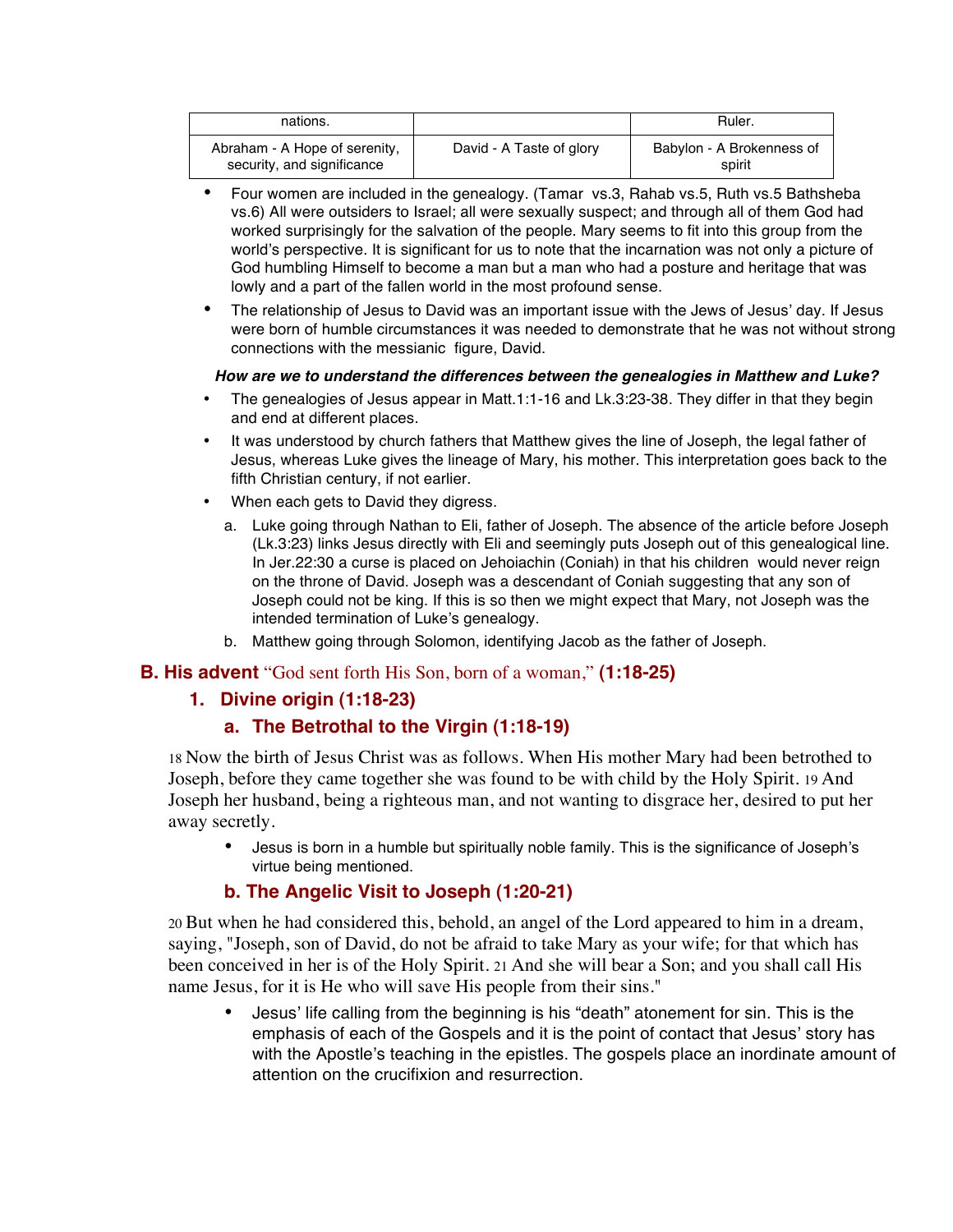| <b>Matthew</b> |  |
|----------------|--|
|                |  |
| <b>Mark</b>    |  |
|                |  |
| Luke           |  |
|                |  |
| John           |  |
|                |  |

# **c. The Fulfillment of Prophecy (1:22-23)**

 22 Now all this took place that what was spoken by the Lord through the prophet might be fulfilled, saying, 23 *"Behold, the virgin shall be with child, and shall bear a Son, and they shall call His name Immanuel,"* which translated means, *"God with us."*

- Matthew wants us to know that Jesus' story is rooted in the OT. The quotation from Isaiah (7:14) Is taken from the Greek version which uses the term for "virgin" as opposed to the Hebrew text which uses the term for "maiden." The virgin birth is a logical corollary to the incarnation.
- **2. Human origin (1:24-25)** Jesus' name foretells his mission. It means "Jehovah is salvation."

24 And Joseph arose from his sleep, and did as the angel of the Lord commanded him, and took {her} as his wife, 25 and kept her a virgin until she gave birth to a Son; and he called His name Jesus.

#### *How important is the virgin birth to the story of Jesus?*

- 1. **Scriptural support of the doctrine of the virgin birth of Christ is limited.**
	- a. **Lk.1:35** "And the angel answered and said to her, ʻThe Holy Spirit will come upon you, and the power of the Most High will overshadow you; and for that reason the holy offspring shall be called the Son of God.'"
	- b. **Matt.1:16** "and to Jacob was born Joseph the husband of Mary, by whom (feminine singular) was born Jesus, who is called Christ."
	- c. **Matt.1:20-23** "for that which has been conceived in her is of the Holy Spirit.' . . . ʻBehold, the virgin shall be with child, and shall bear a Son, and they shall call His name Immanuel,' which translated means, ʻGod with us.'"
	- d. **Isa.7:14** "Therefore the Lord Himself will give you a sign: Behold, a virgin will be with child and bear a son, and she will call His name Immanuel.
	- e. **Gal.4:4** "But when the fullness of the time came, God sent forth His Son, born of a woman," The verb translated "born" is not the regular verb for "be born" but the same verb as in Jn.1:14 which refers to the Incarnation.
- 2. **Significance of the doctrine lies in its relationship to the dual nature of Christ**.
	- a. By the late 2nd century the doctrine of the virgin birth was well established.
	- c. It is important to realize that the virgin birth receives little attention in the apostles writing. This might suggest that it is not in itself a central tenant of the faith.
	- d. The virgin birth does appear however to illustrate and thus communicate a number of important characteristics of Jesus. He was human, divine, and supernatural.